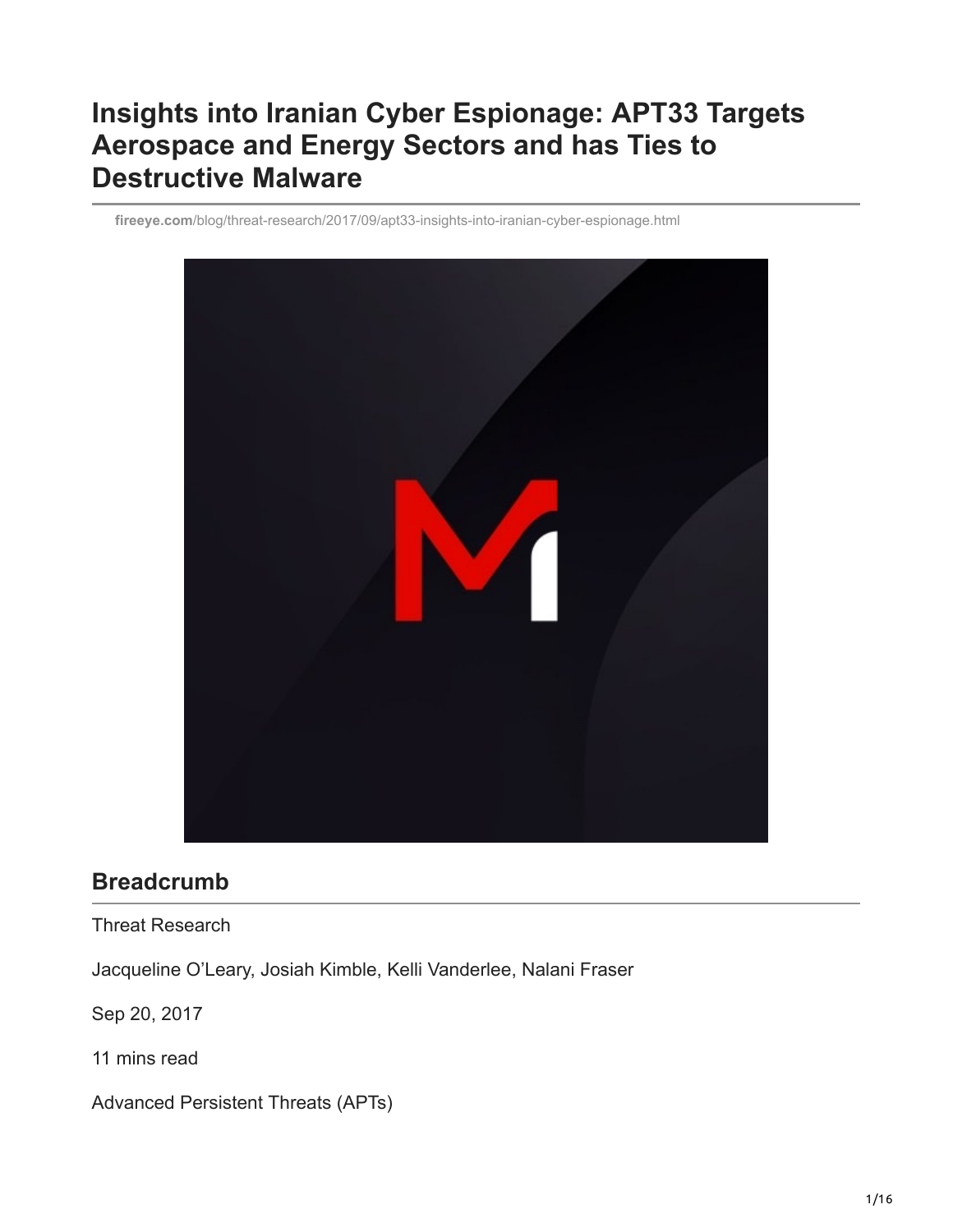When discussing suspected Middle Eastern hacker groups with destructive capabilities, many automatically think of the [suspected Iranian group](https://www.mandiant.com/resources/fireeye_responds-wave-desctructive) that previously used SHAMOON – aka [Disttrack](https://www.microsoft.com/en-us/wdsi/threats/malware-encyclopedia-description?Name=Trojan%3AWin32%2FWipMBR.B) – to target organizations in the Persian Gulf. However, over the past few years, we have been tracking a separate, less widely known suspected Iranian group with potential destructive capabilities, whom we call APT33. Our analysis reveals that APT33 is a capable group that has carried out cyber espionage operations since at least 2013. We assess APT33 works at the behest of the Iranian government.

Recent investigations by FireEye's [Mandiant incident response](https://www.fireeye.com/advantage) consultants combined with FireEye iSIGHT Threat Intelligence analysis have given us a more complete picture of APT33's operations, capabilities, and potential motivations. This blog highlights some of our analysis. Our detailed report on [FireEye Threat Intelligence](https://www.fireeye.com/mandiant/threat-intelligence/threat-intelligence-subscriptions.html%23dismiss-lightbox) contains a more thorough review of our supporting evidence and analysis. We will also be discussing this threat group further during our [webinar](https://www.brighttalk.com/webcast/10703/275683?utm_source=FireEye_blog) on Sept. 21 at 8 a.m. ET.

#### **Targeting**

APT33 has targeted organizations – spanning multiple industries – headquartered in the United States, Saudi Arabia and South Korea. APT33 has shown particular interest in organizations in the aviation sector involved in both military and commercial capacities, as well as organizations in the energy sector with ties to petrochemical production.

From mid-2016 through early 2017, APT33 compromised a U.S. organization in the aerospace sector and targeted a business conglomerate located in Saudi Arabia with aviation holdings.

During the same time period, APT33 also targeted a South Korean company involved in oil refining and petrochemicals. More recently, in May 2017, APT33 appeared to target a Saudi organization and a South Korean business conglomerate using a malicious file that attempted to entice victims with job vacancies for a Saudi Arabian petrochemical company.

We assess the targeting of multiple companies with aviation-related partnerships to Saudi Arabia indicates that APT33 may possibly be looking to gain insights on Saudi Arabia's military aviation capabilities to enhance Iran's domestic aviation capabilities or to support Iran's military and strategic decision making vis a vis Saudi Arabia.

We believe the targeting of the Saudi organization may have been an attempt to gain insight into regional rivals, while the targeting of South Korean companies may be due to South Korea's recent partnerships with Iran's petrochemical industry as well as South Korea's relationships with Saudi petrochemical companies. Iran has [expressed interest](https://financialtribune.com/articles/energy/41665/call-for-restoring-past-petrochemical-status) in growing their petrochemical industry and often posited this expansion in competition to Saudi petrochemical companies. APT33 may have targeted these organizations as a result of Iran's desire to expand its own petrochemical production and improve its competitiveness within the region.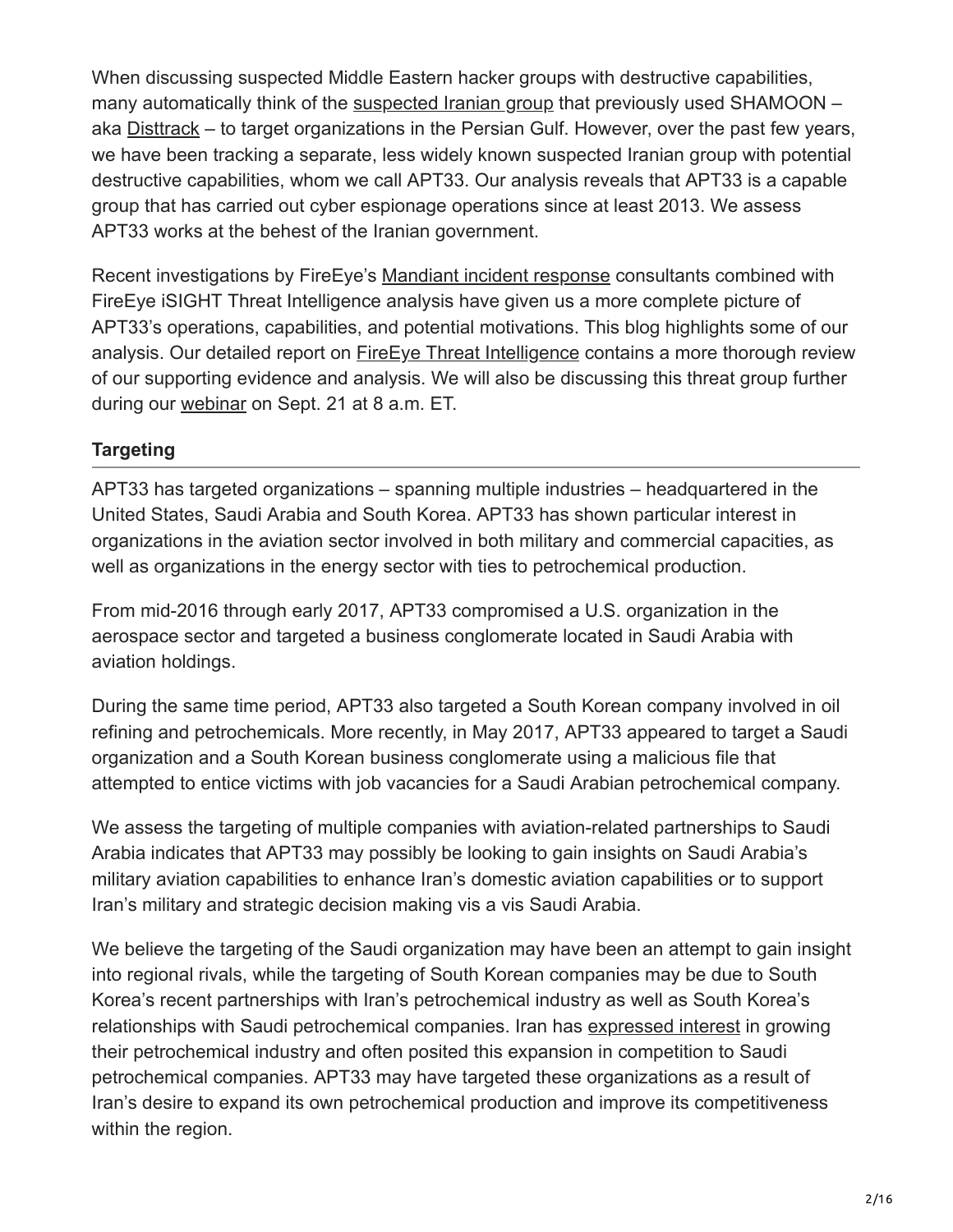The generalized targeting of organizations involved in energy and petrochemicals mirrors previously observed targeting by other suspected Iranian threat groups, indicating a common interest in the sectors across Iranian actors.

Figure 1 shows the global scope of APT33 targeting.

Scope of APT33 Targeting

Figure 1: Scope of APT33 Targeting

#### **Spear Phishing**

APT33 sent spear phishing emails to employees whose jobs related to the aviation industry. These emails included recruitment themed lures and contained links to malicious HTML application (.hta) files. The .hta files contained job descriptions and links to legitimate job postings on popular employment websites that would be relevant to the targeted individuals.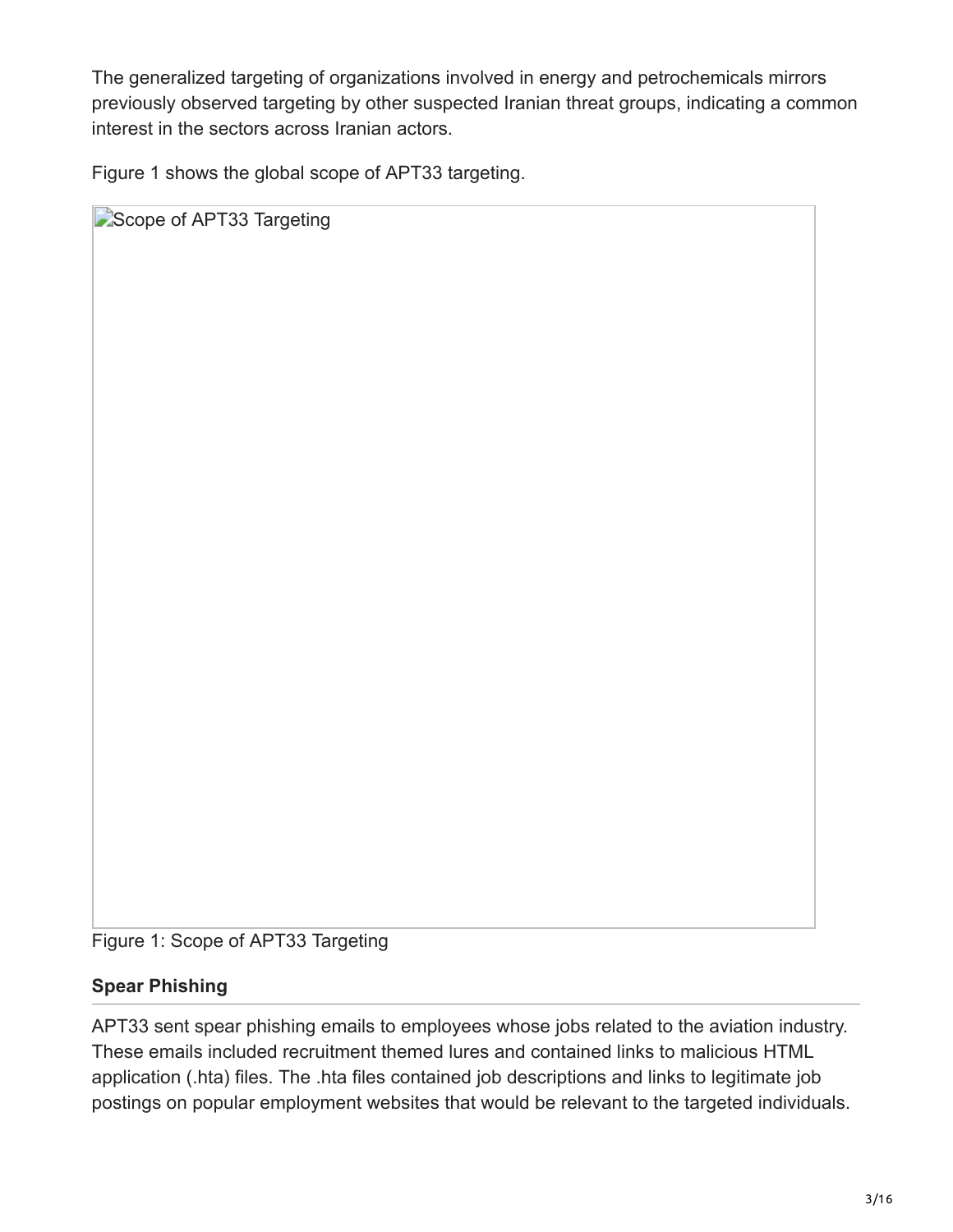An example .hta file excerpt is provided in Figure 2. To the user, the file would appear as benign references to legitimate job postings; however, unbeknownst to the user, the .hta file also contained embedded code that automatically downloaded a custom APT33 backdoor.

**Excerpt of an APT33 malicious .hta file** 

Figure 2: Excerpt of an APT33 malicious .hta file

We assess APT33 used a built-in phishing module within the publicly available ALFA TEaM Shell (aka ALFASHELL) to send hundreds of spear phishing emails to targeted individuals in 2016. Many of the phishing emails appeared legitimate – they referenced a specific job opportunity and salary, provided a link to the spoofed company's employment website, and even included the spoofed company's Equal Opportunity hiring statement. However, in a few cases, APT33 operators left in the default values of the shell's phishing module. These appear to be mistakes, as minutes after sending the emails with the default values, APT33 sent emails to the same recipients with the default values removed.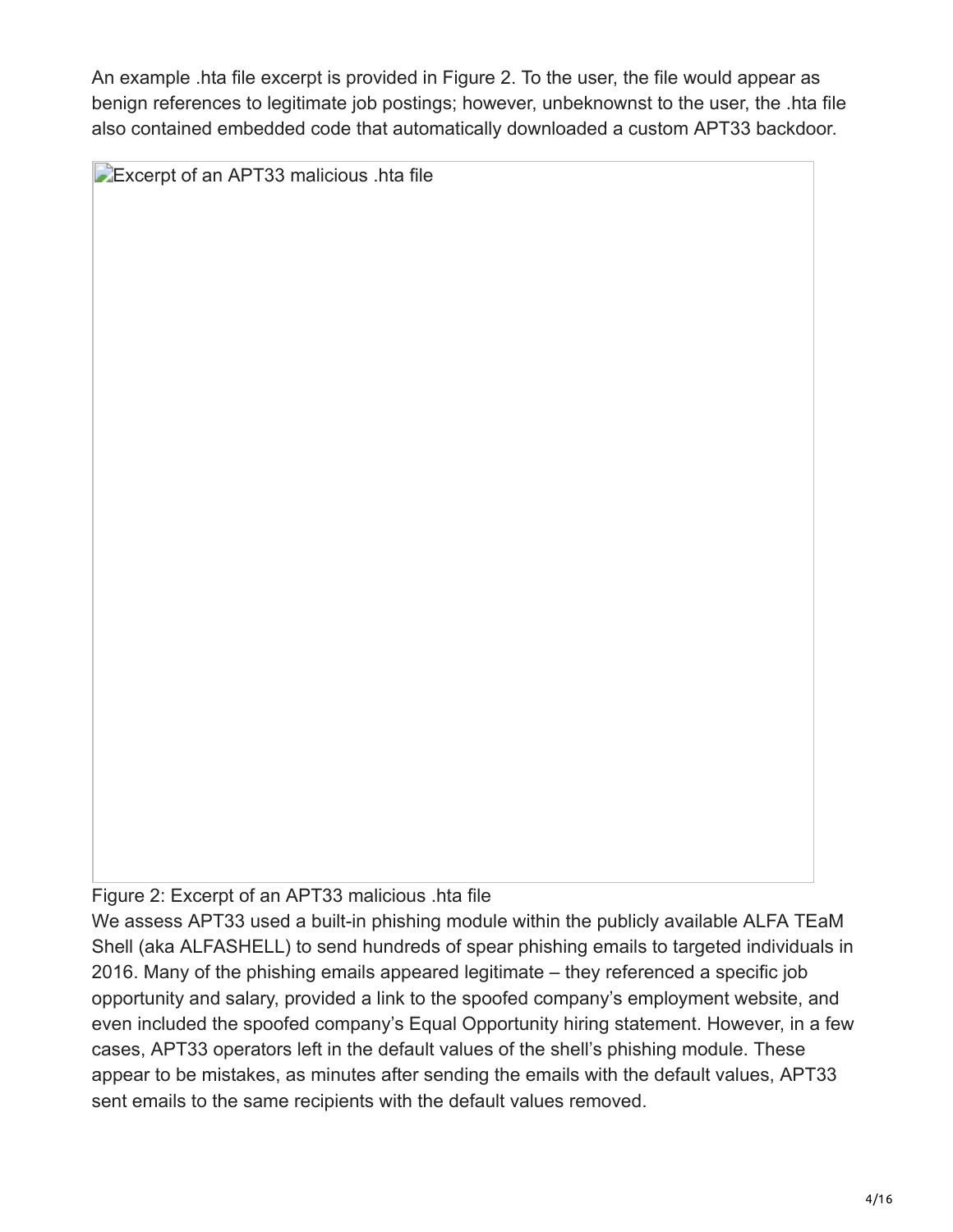As shown in Figure 3, the "fake mail" phishing module in the ALFA Shell contains default values, including the sender email address (solevisible@gmail[.]com), subject line ("your site hacked by me"), and email body ("Hi Dear Admin").

**DALFA TEaM Shell v2-Fake Mail (Default)** 

Figure 3: ALFA TEaM Shell v2-Fake Mail (Default) Figure 4 shows an example email containing the default values the shell.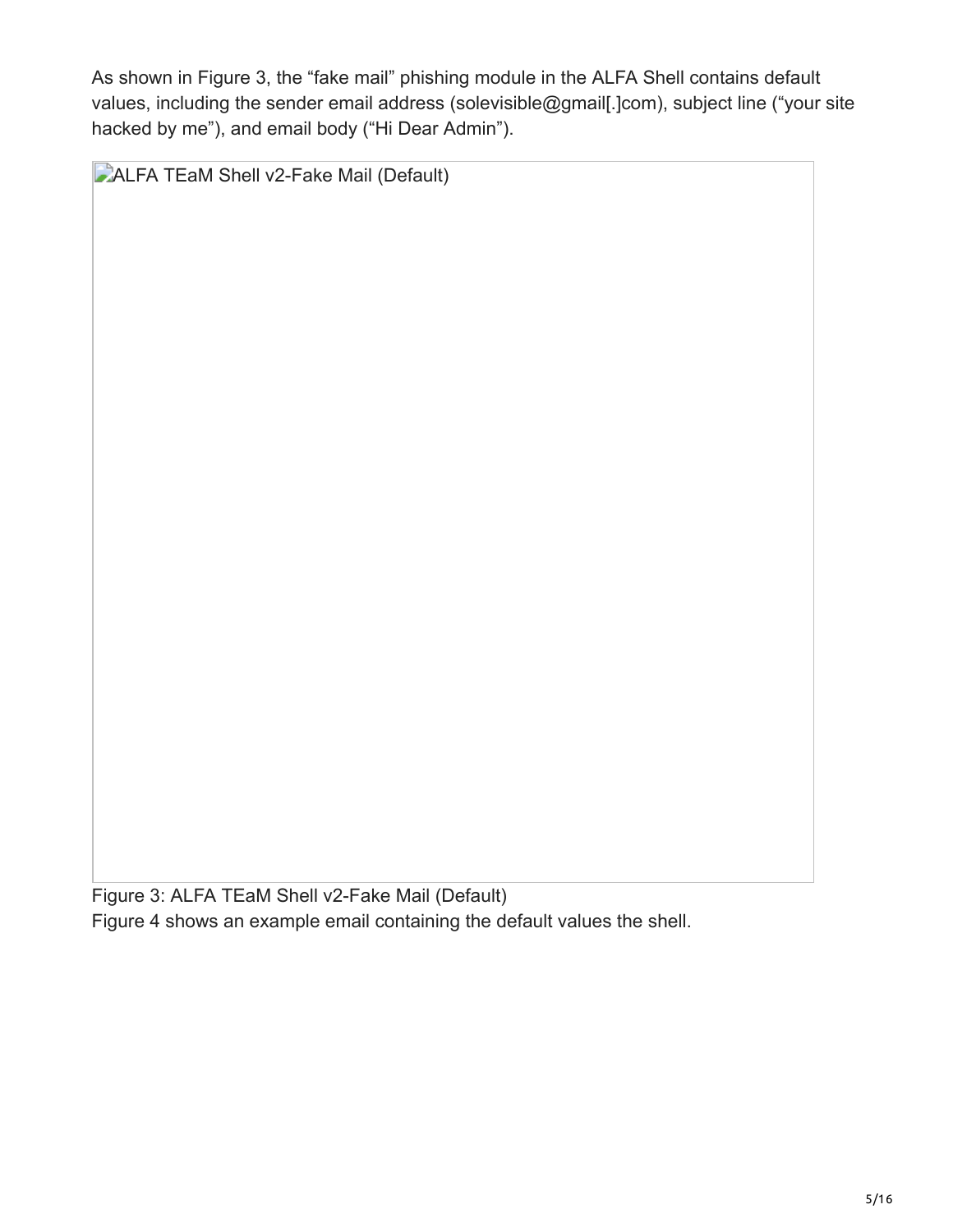**Example Email Generated by the ALFA Shell with Default Values** 

Figure 4: Example Email Generated by the ALFA Shell with Default Values

#### **Domain Masquerading**

APT33 registered multiple domains that masquerade as Saudi Arabian aviation companies and Western organizations that together have partnerships to provide training, maintenance and support for Saudi's military and commercial fleet. Based on observed targeting patterns, APT33 likely used these domains in spear phishing emails to target victim organizations.

The following domains masquerade as these organizations: Boeing, Alsalam Aircraft Company, Northrop Grumman Aviation Arabia (NGAAKSA), and Vinnell Arabia.

boeing.servehttp[.]com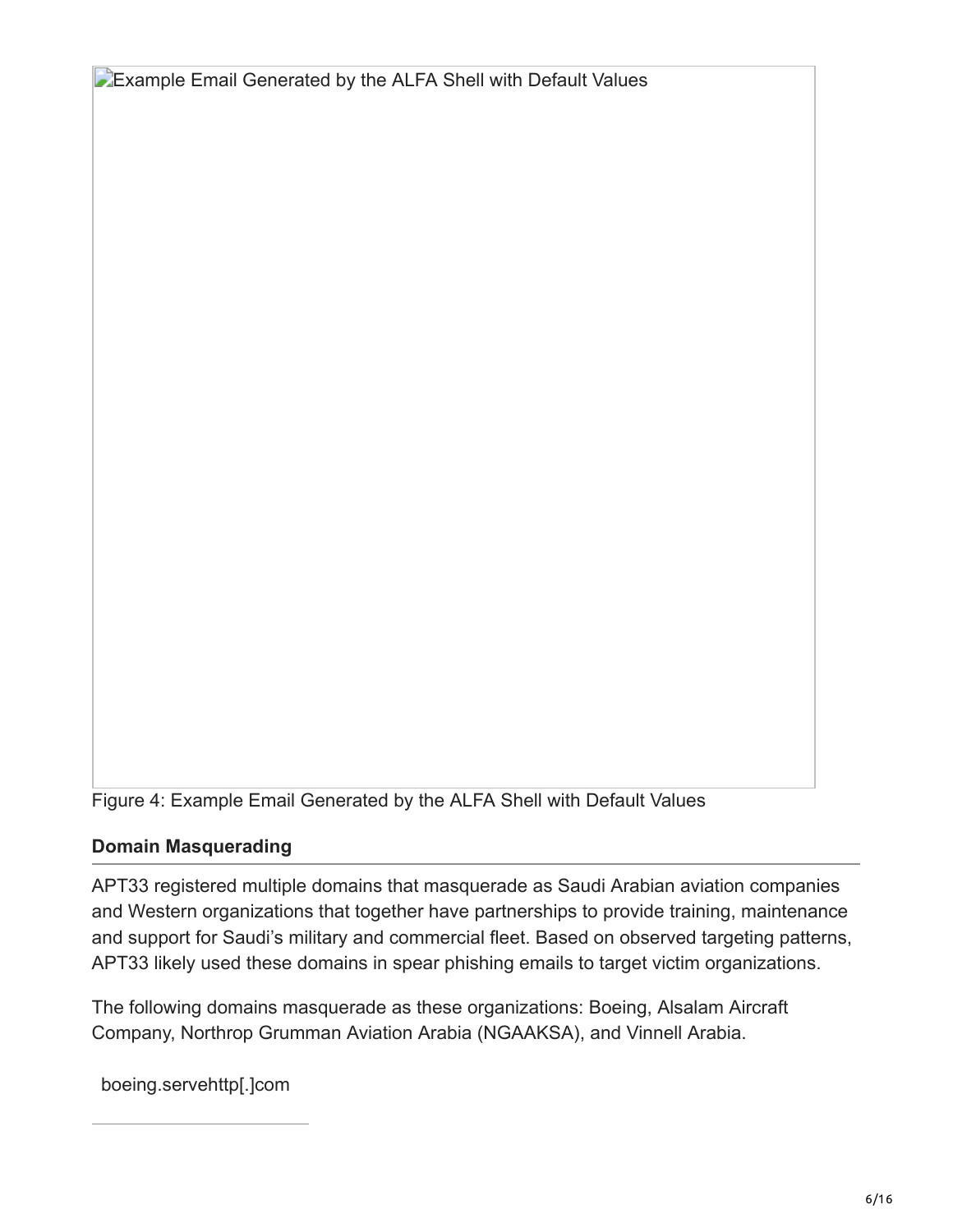alsalam.ddns[.]net

ngaaksa.ddns[.]net

ngaaksa.sytes[.]net

vinnellarabia.myftp[.]org

Boeing, Alsalam Aircraft company, and Saudia Aerospace Engineering Industries entered into a [joint venture](https://boeing.mediaroom.com/2015-08-26-Boeing-Saudia-Aerospace-Engineering-Industries-and-Alsalam-Aircraft-Company-to-Establish-Saudi-Rotorcraft-Support-Center-in-Saudi-Arabia) to create the Saudi Rotorcraft Support Center in Saudi Arabia in 2015 with the goal of servicing Saudi Arabia's rotorcraft fleet and building a self-sustaining workforce in the Saudi aerospace supply base.

Alsalam Aircraft Company also offers military and commercial maintenance, technical support, and interior design and refurbishment services.

Two of the domains appeared to mimic Northrop Grumman joint ventures. These joint [ventures – Vinnell Arabia and Northrop Grumman Aviation Arabia – provide aviation s](https://www.northropgrumman.com/what-we-do/land/enabling-the-us-army-to-dominate-in-every-domain/)upport in the Middle East, specifically in Saudi Arabia. Both Vinnell Arabia and Northrop Grumman Aviation Arabia have been involved in **contracts** to train Saudi Arabia's Ministry of National Guard.

#### **Identified Persona Linked to Iranian Government**

We identified APT33 malware tied to an Iranian persona who may have been employed by the Iranian government to conduct cyber threat activity against its adversaries.

We assess an actor using the handle "xman  $1365\ x$ " may have been involved in the development and potential use of APT33's TURNEDUP backdoor due to the inclusion of the handle in the processing-debugging (PDB) paths of many of TURNEDUP samples. An example can be seen in Figure 5.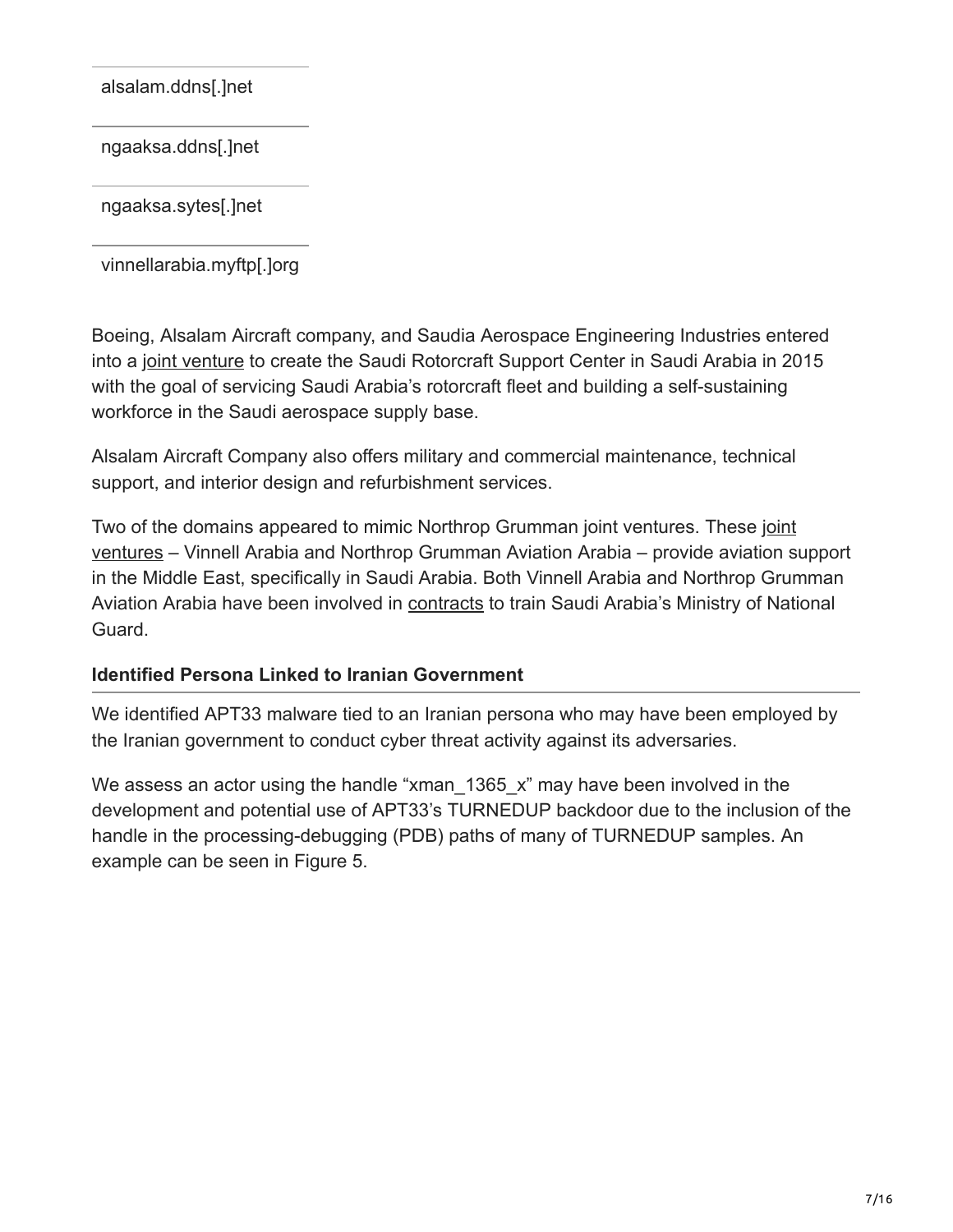**X** xman 1365 x" PDB String in TURNEDUP Sample

Figure 5: "xman\_1365\_x" PDB String in TURNEDUP Sample

Xman 1365 x was also a community manager in the Barnamenevis Iranian programming and software engineering forum, and registered accounts in the well-known Iranian Shabgard and Ashiyane forums, though we did not find evidence to suggest that this actor was ever a formal member of the Shabgard or Ashiyane hacktivist groups.

Open source reporting links the "xman  $1365\,x$ " actor to the "Nasr Institute," which is purported to be equivalent to Iran's "cyber army" and controlled by the Iranian government. Separately, additional evidence ties the "Nasr Institute" to the 2011-2013 attacks on the financial industry, a series of denial of service attacks dubbed Operation Ababil. In March 2016, the U.S. Department of Justice unsealed an [indictment](https://www.justice.gov/usao-sdny/file/835061/download) that named two individuals allegedly hired by the Iranian government to build attack infrastructure and conduct distributed denial of service attacks in support of Operation Ababil. While the individuals and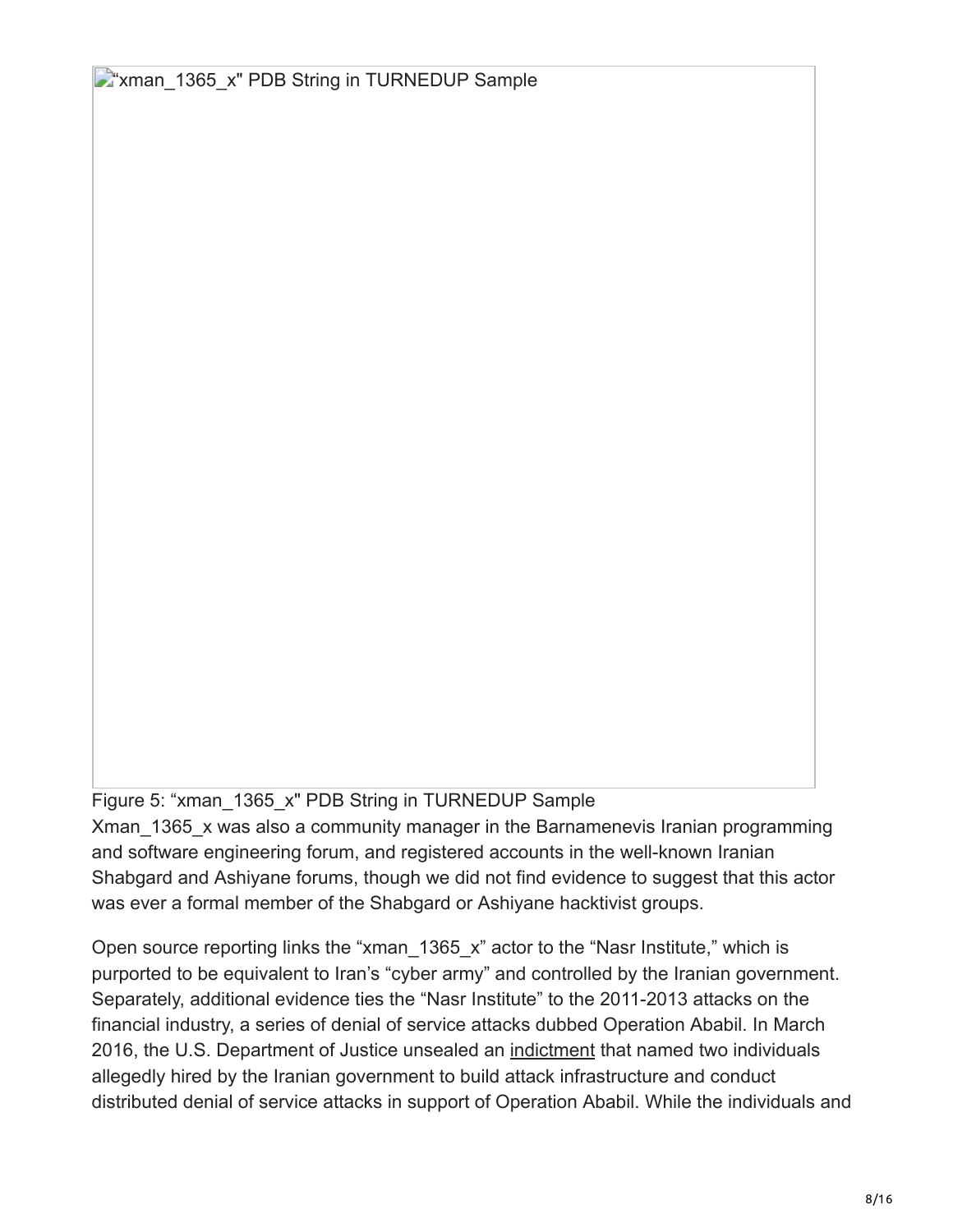the activity described in indictment are different than what is discussed in this report, it provides some evidence that individuals associated with the "Nasr Institute" may have ties to the Iranian government.

### **Potential Ties to Destructive Capabilities and Comparisons with SHAMOON**

One of the droppers used by APT33, which we refer to as DROPSHOT, has been linked to the wiper malware SHAPESHIFT. Open source research indicates SHAPESHIFT may have been used to target organizations in Saudi Arabia.

Although we have only directly observed APT33 use DROPSHOT to deliver the TURNEDUP backdoor, we have identified multiple DROPSHOT samples in the wild that drop SHAPESHIFT. The SHAPESHIFT malware is capable of wiping disks, erasing volumes and deleting files, depending on its configuration. Both DROPSHOT and SHAPESHIFT contain Farsi language artifacts, which indicates they may have been developed by a Farsi language speaker (Farsi is the predominant and official language of Iran).

While we have not directly observed APT33 use SHAPESHIFT or otherwise carry out destructive operations, APT33 is the only group that we have observed use the DROPSHOT dropper. It is possible that DROPSHOT may be shared amongst Iran-based threat groups, but we do not have any evidence that this is the case.

In March 2017, Kasperksy released a report that compared DROPSHOT (which they call Stonedrill) with the most recent variant of SHAMOON (referred to as Shamoon 2.0). They stated that both wipers employ anti-emulation techniques and were used to target organizations in Saudi Arabia, but also mentioned several differences. For example, they stated DROPSHOT uses more advanced anti-emulation techniques, utilizes external scripts for self-deletion, and uses memory injection versus external drivers for deployment. Kaspersky also noted the difference in resource language sections: SHAMOON embeds Arabic-Yemen language resources while DROPSHOT embeds Farsi (Persian) language resources.

We have also observed differences in both targeting and tactics, techniques and procedures (TTPs) associated with the group using SHAMOON and APT33. For example, we have observed SHAMOON being used to target government organizations in the Middle East, whereas APT33 has targeted several commercial organizations both in the Middle East and globally. APT33 has also utilized a wide range of custom and publicly available tools during their operations. In contrast, we have not observed the full lifecycle of operations associated with SHAMOON, in part due to the wiper removing artifacts of the earlier stages of the attack lifecycle.

Regardless of whether DROPSHOT is exclusive to APT33, both the malware and the threat activity appear to be distinct from the group using SHAMOON. Therefore, we assess there may be multiple Iran-based threat groups capable of carrying out destructive operations.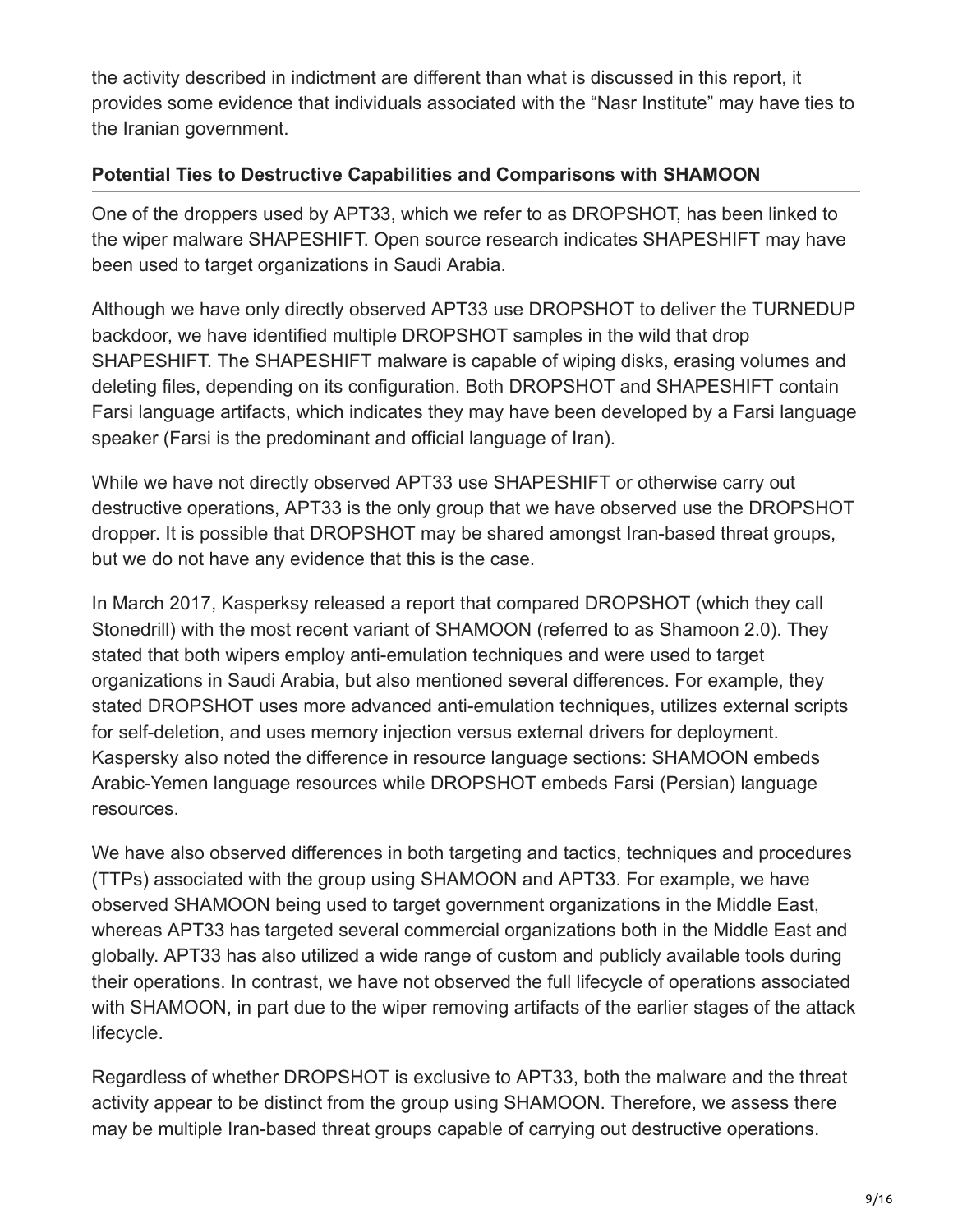#### **Additional Ties Bolster Attribution to Iran**

APT33's targeting of organizations involved in aerospace and energy most closely aligns with nation-state interests, implying that the threat actor is most likely government sponsored. This coupled with the timing of operations – which coincides with Iranian working hours – and the use of multiple Iranian hacker tools and name servers bolsters our assessment that APT33 may have operated on behalf of the Iranian government.

The times of day that APT33 threat actors were active suggests that they were operating in a time zone close to 04:30 hours ahead of Coordinated Universal Time (UTC). The time of the observed attacker activity coincides with [Iran's Daylight Time](https://www.timeanddate.com/time/zones/irdt), which is +0430 UTC.

APT33 largely operated on days that correspond to Iran's workweek, Saturday to Wednesday. This is evident by the lack of attacker activity on Thursday, as shown in Figure 6. Public sources report that Iran works a Saturday to Wednesday or Saturday to Thursday work week, with government offices [closed on Thursday](https://financialtribune.com/articles/travel/59580/weekend-reform-proposal-rejected) and some [private businesses](http://www.irdiplomacy.ir/en/news/1959937/will-iran-change-weekends-to-friday-and-saturday-) operating on a half day schedule on Thursday.Many other Middle East countries have [elected](https://www.wsj.com/articles/BL-250B-363) to have a Friday and Saturday weekend.Iran is one of few countries that subscribes to a Saturday to Wednesday workweek.

APT33 leverages popular Iranian hacker tools and DNS servers used by other suspected Iranian threat groups. The publicly available backdoors and tools utilized by APT33 – including NANOCORE, NETWIRE, and ALFA Shell – are all available on Iranian hacking websites, associated with Iranian hackers, and used by other suspected Iranian threat groups. While not conclusive by itself, the use of publicly available Iranian hacking tools and popular Iranian hosting companies may be a result of APT33's familiarity with them and lends support to the assessment that APT33 may be based in Iran.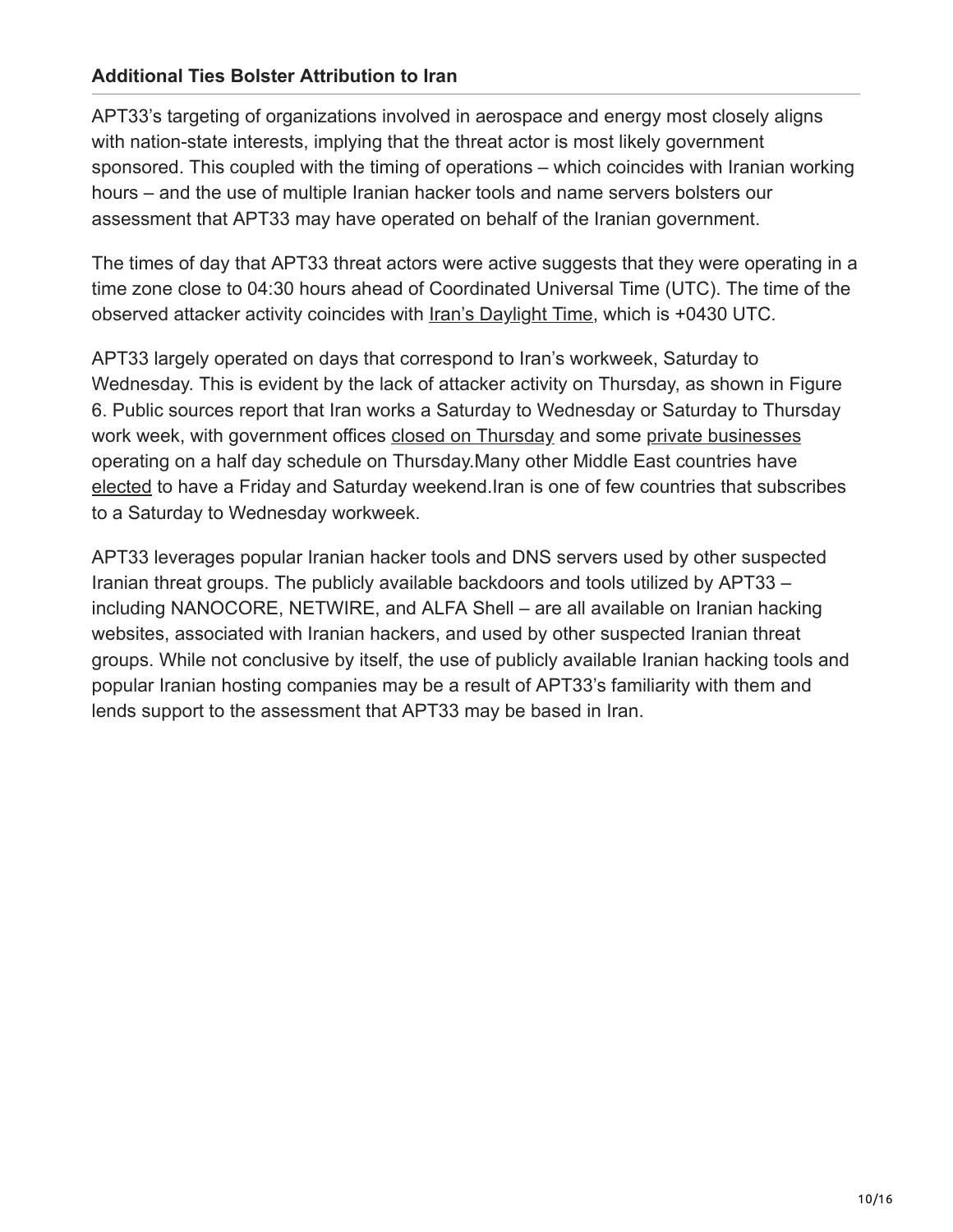**APT33 Interactive Commands by Day of Week** 

Figure 6: APT33 Interactive Commands by Day of Week

#### **Outlook and Implications**

Based on observed targeting, we believe APT33 engages in strategic espionage by targeting geographically diverse organizations across multiple industries. Specifically, the targeting of organizations in the aerospace and energy sectors indicates that the threat group is likely in search of strategic intelligence capable of benefitting a government or military sponsor. APT33's focus on aviation may indicate the group's desire to gain insight into regional military aviation capabilities to enhance Iran's aviation capabilities or to support Iran's military and strategic decision making. Their targeting of multiple holding companies and organizations in the energy sectors align with Iranian national priorities for growth, especially as it relates to increasing petrochemical production. We expect APT33 activity will continue to cover a broad scope of targeted entities, and may spread into other regions and sectors as Iranian interests dictate.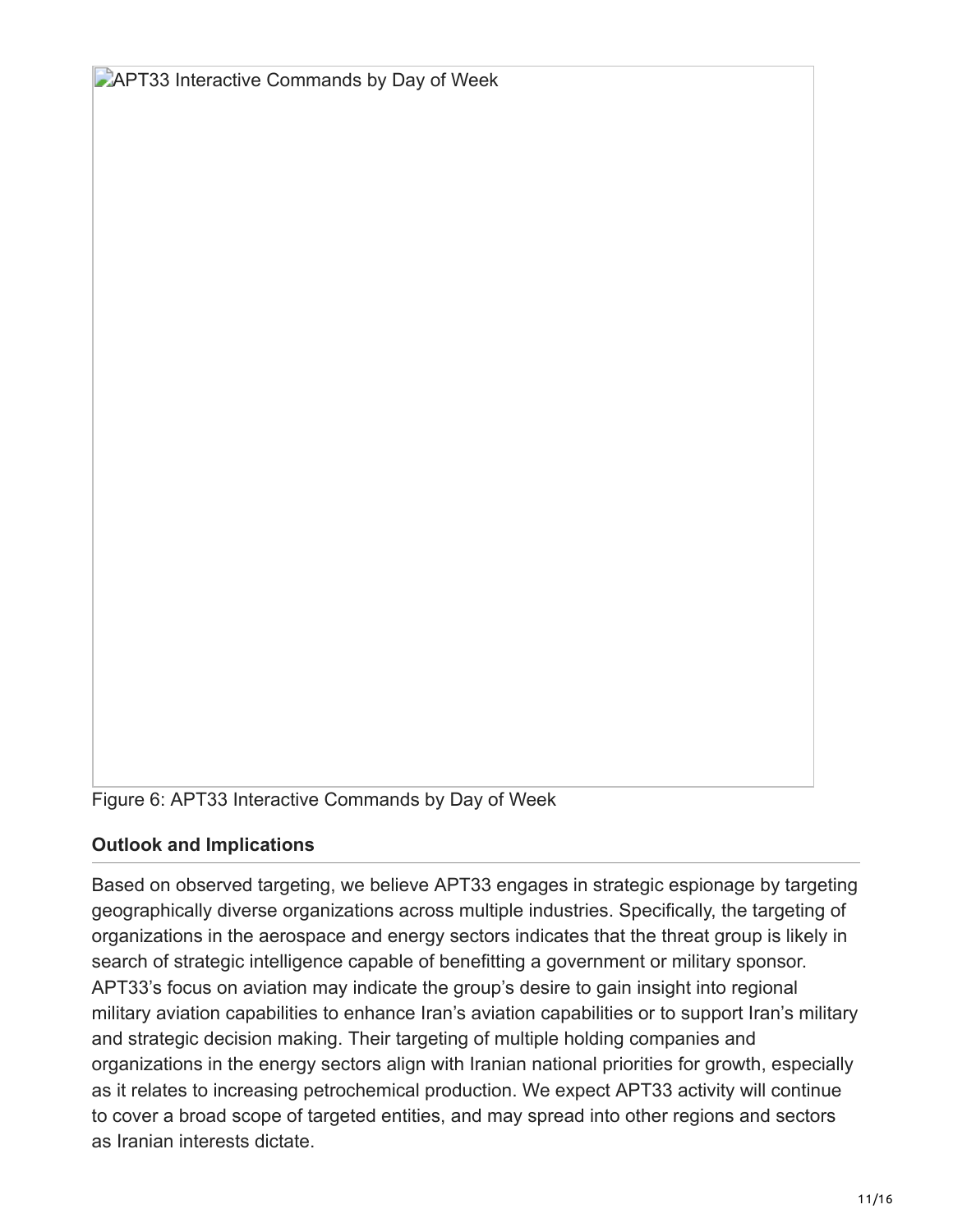APT33's use of multiple custom backdoors suggests that they have access to some of their own development resources, with which they can support their operations, while also making use of publicly available tools. The ties to SHAPESHIFT may suggest that APT33 engages in destructive operations or that they share tools or a developer with another Iran-based threat group that conducts destructive operations.

#### **Appendix**

Malware Family Descriptions **Malware** Family Description **Availability** DROPSHOT Dropper that has been observed dropping and launching the TURNEDUP backdoor, as well as the SHAPESHIFT wiper malware Non-Public NANOCORE Publicly available remote access Trojan (RAT) available for purchase. It is a full-featured backdoor with a plugin framework Public NETWIRE Backdoor that attempts to steal credentials from the local machine from a variety of sources and supports other standard backdoor features. Public TURNEDUP Backdoor capable of uploading and downloading files, creating a reverse shell, taking screenshots, and gathering system information Non-Public

Indicators of Compromise

APT33 Domains Likely Used in Initial Targeting

Domain

boeing.servehttp[.]com

alsalam.ddns[.]net

ngaaksa.ddns[.]net

ngaaksa.sytes[.]net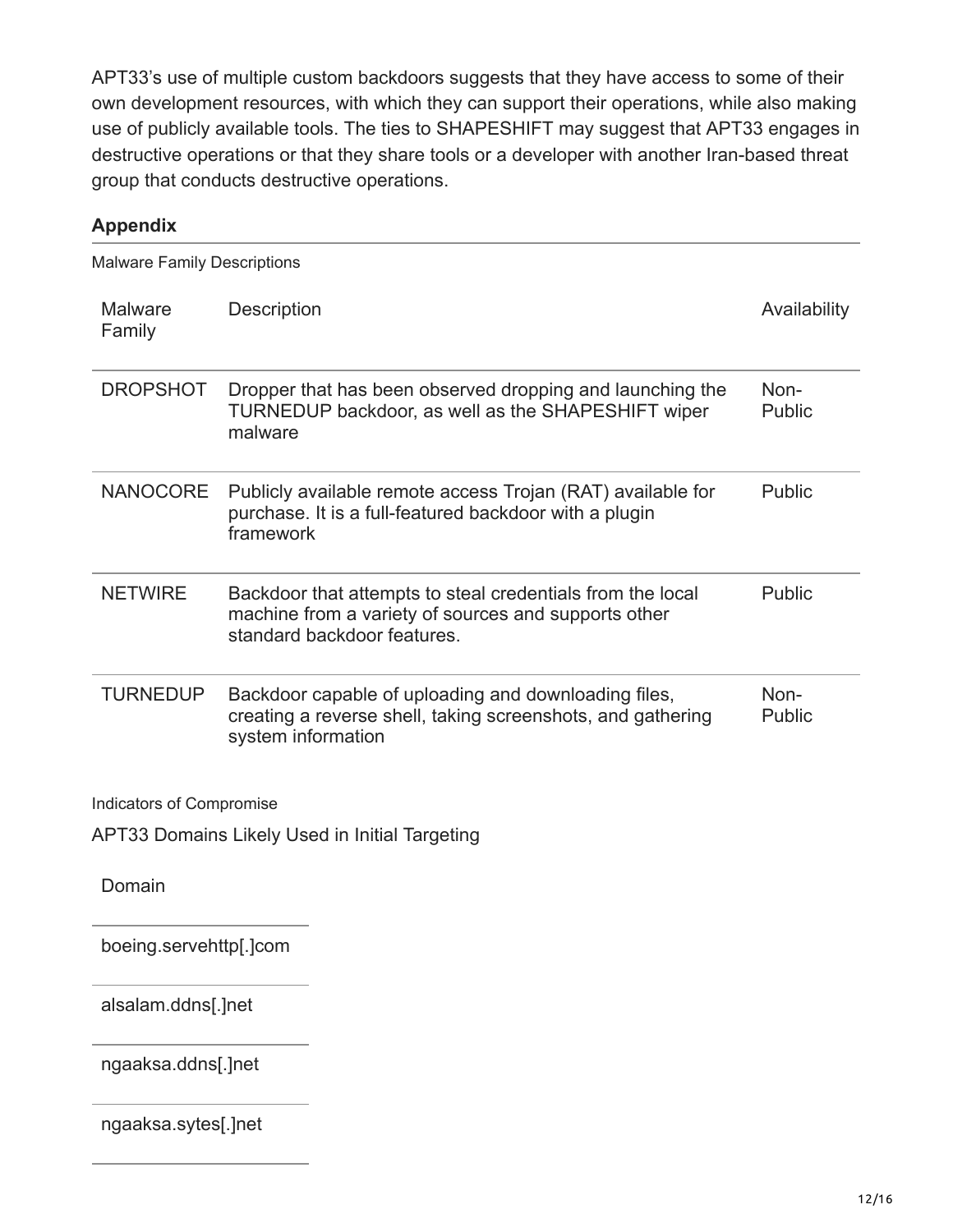vinnellarabia.myftp[.]org

| C2 Domain                              | <b>MALWARE</b>  |                |                         |
|----------------------------------------|-----------------|----------------|-------------------------|
| managehelpdesk[.]com                   | <b>NANOCORE</b> |                |                         |
| microsoftupdated[.]com                 | <b>NANOCORE</b> |                |                         |
| osupd[.]com                            | <b>NANOCORE</b> |                |                         |
| mywinnetwork.ddns[.]net                | <b>NETWIRE</b>  |                |                         |
| www.chromup[.]com                      | <b>TURNEDUP</b> |                |                         |
| www.securityupdated[.]com              | <b>TURNEDUP</b> |                |                         |
| googlmail[.]net                        | <b>TURNEDUP</b> |                |                         |
| microsoftupdated[.]net                 | <b>TURNEDUP</b> |                |                         |
| syn.broadcaster[.]rocks                | <b>TURNEDUP</b> |                |                         |
| www.googlmail[.]net                    | <b>TURNEDUP</b> |                |                         |
| Publicly Available Tools used by APT33 |                 |                |                         |
| MD <sub>5</sub>                        |                 | <b>MALWARE</b> | Compile Time (UTC)      |
| 3f5329cf2a829f8840ba6a903f17a1bf       |                 |                | NANOCORE 2017/1/11 2:20 |
| 10f58774cd52f71cd4438547c39b1aa7       |                 |                | NANOCORE 2016/3/9 23:48 |
| 663c18cfcedd90a3c91a09478f1e91bc       |                 | <b>NETWIRE</b> | 2016/6/29 13:44         |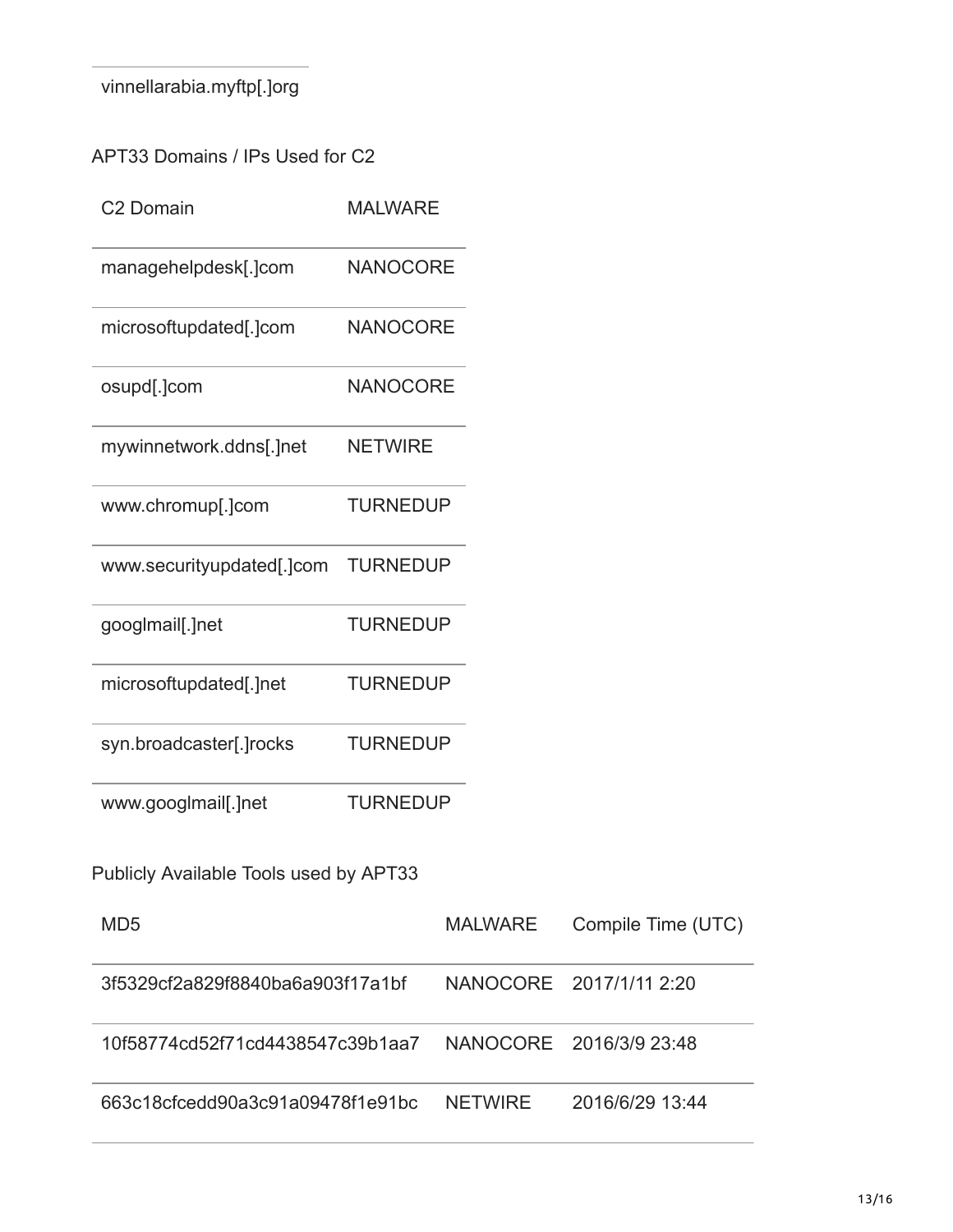## Unattributed DROPSHOT / SHAPESHIFT MD5 Hashes

| MD <sub>5</sub>                  | <b>MALWARE</b>                      | <b>Compile Time (UTC)</b>    |
|----------------------------------|-------------------------------------|------------------------------|
| 0ccc9ec82f1d44c243329014b82d3125 | <b>DROPSHOT</b>                     | n/a - timestomped            |
|                                  | (drops SHAPESHIFT                   |                              |
| fb21f3cea1aa051ba2a45e75d46b98b8 | <b>DROPSHOT</b>                     | n/a - timestomped            |
| 3e8a4d654d5baa99f8913d8e2bd8a184 | <b>SHAPESHIFT</b>                   | 2016/11/14 21:16:40          |
| 6b41980aa6966dda6c3f68aeeb9ae2e0 | <b>SHAPESHIFT</b>                   | 2016/11/14 21:16:40          |
| <b>APT33 Malware MD5 Hashes</b>  |                                     |                              |
| MD <sub>5</sub>                  | <b>MALWARE</b>                      | <b>Compile Time</b><br>(UTC) |
| 8e67f4c98754a2373a49eaf53425d79a | <b>DROPSHOT</b> (drops<br>TURNEDUP) | 2016/10/19<br>14:26          |
| c57c5529d91cffef3ec8dadf61c5ffb2 | <b>TURNEDUP</b>                     | 2014/6/1 11:01               |
| c02689449a4ce73ec79a52595ab590f6 | <b>TURNEDUP</b>                     | 2016/9/18 10:50              |
| 59d0d27360c9534d55596891049eb3ef | <b>TURNEDUP</b>                     | 2016/3/8 12:34               |
| 59d0d27360c9534d55596891049eb3ef | <b>TURNEDUP</b>                     | 2016/3/8 12:34               |
| 797bc06d3e0f5891591b68885d99b4e1 | <b>TURNEDUP</b>                     | 2015/3/12 5:59               |
| 8e6d5ef3f6912a7c49f8eb6a71e18ee2 | <b>TURNEDUP</b>                     | 2015/3/12 5:59               |
| 32a9a9aa9a81be6186937b99e04ad4be | <b>TURNEDUP</b>                     | 2015/3/12 5:59               |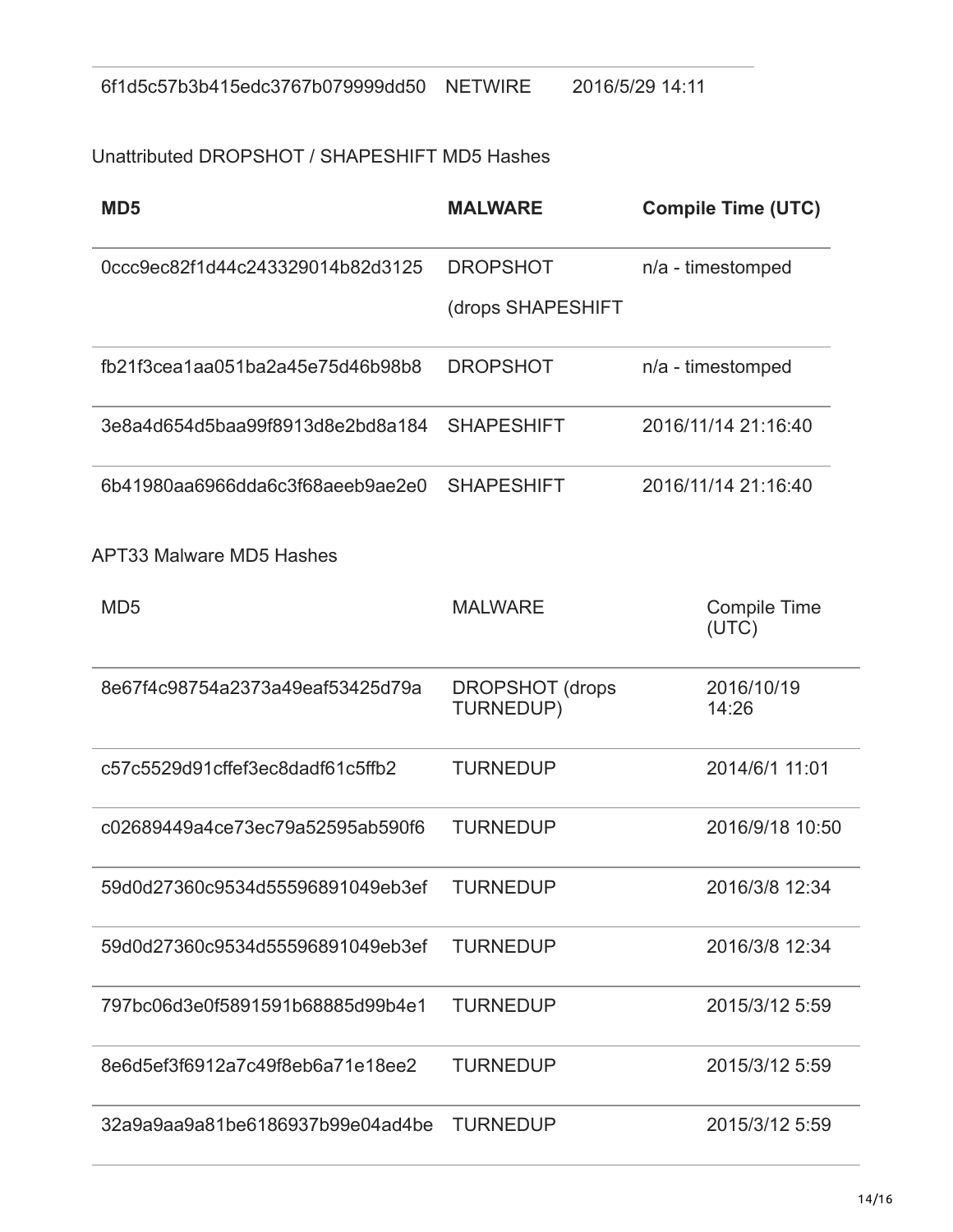| a272326cb5f0b73eb9a42c9e629a0fd8 | <b>TURNEDUP</b> | 2015/3/9 16:56 |
|----------------------------------|-----------------|----------------|
| a813dd6b81db331f10efaf1173f1da5d | <b>TURNEDUP</b> | 2015/3/9 16:56 |
| de9e3b4124292b4fba0c5284155fa317 | <b>TURNEDUP</b> | 2015/3/9 16:56 |
| a272326cb5f0b73eb9a42c9e629a0fd8 | <b>TURNEDUP</b> | 2015/3/9 16:56 |
| b3d73364995815d78f6d66101e718837 | <b>TURNEDUP</b> | 2014/6/1 11:01 |
| de7a44518d67b13cda535474ffedf36b | <b>TURNEDUP</b> | 2014/6/1 11:01 |
| b5f69841bf4e0e96a99aa811b52d0e90 | <b>TURNEDUP</b> | 2014/6/1 11:01 |
| a2af2e6bbb6551ddf09f0a7204b5952e | <b>TURNEDUP</b> | 2014/6/1 11:01 |
| b189b21aafd206625e6c4e4a42c8ba76 | <b>TURNEDUP</b> | 2014/6/1 11:01 |
| aa63b16b6bf326dd3b4e82ffad4c1338 | <b>TURNEDUP</b> | 2014/6/1 11:01 |
| c55b002ae9db4dbb2992f7ef0fbc86cb | <b>TURNEDUP</b> | 2014/6/1 11:01 |
| c2d472bdb8b98ed83cc8ded68a79c425 | <b>TURNEDUP</b> | 2014/6/1 11:01 |
| c6f2f502ad268248d6c0087a2538cad0 | <b>TURNEDUP</b> | 2014/6/1 11:01 |
| c66422d3a9ebe5f323d29a7be76bc57a | <b>TURNEDUP</b> | 2014/6/1 11:01 |
| ae47d53fe8ced620e9969cea58e87d9a | <b>TURNEDUP</b> | 2014/6/1 11:01 |
| b12faab84e2140dfa5852411c91a3474 | <b>TURNEDUP</b> | 2014/6/1 11:01 |
| c2fbb3ac76b0839e0a744ad8bdddba0e | <b>TURNEDUP</b> | 2014/6/1 11:01 |
| a80c7ce33769ada7b4d56733d02afbe5 | <b>TURNEDUP</b> | 2014/6/1 11:01 |